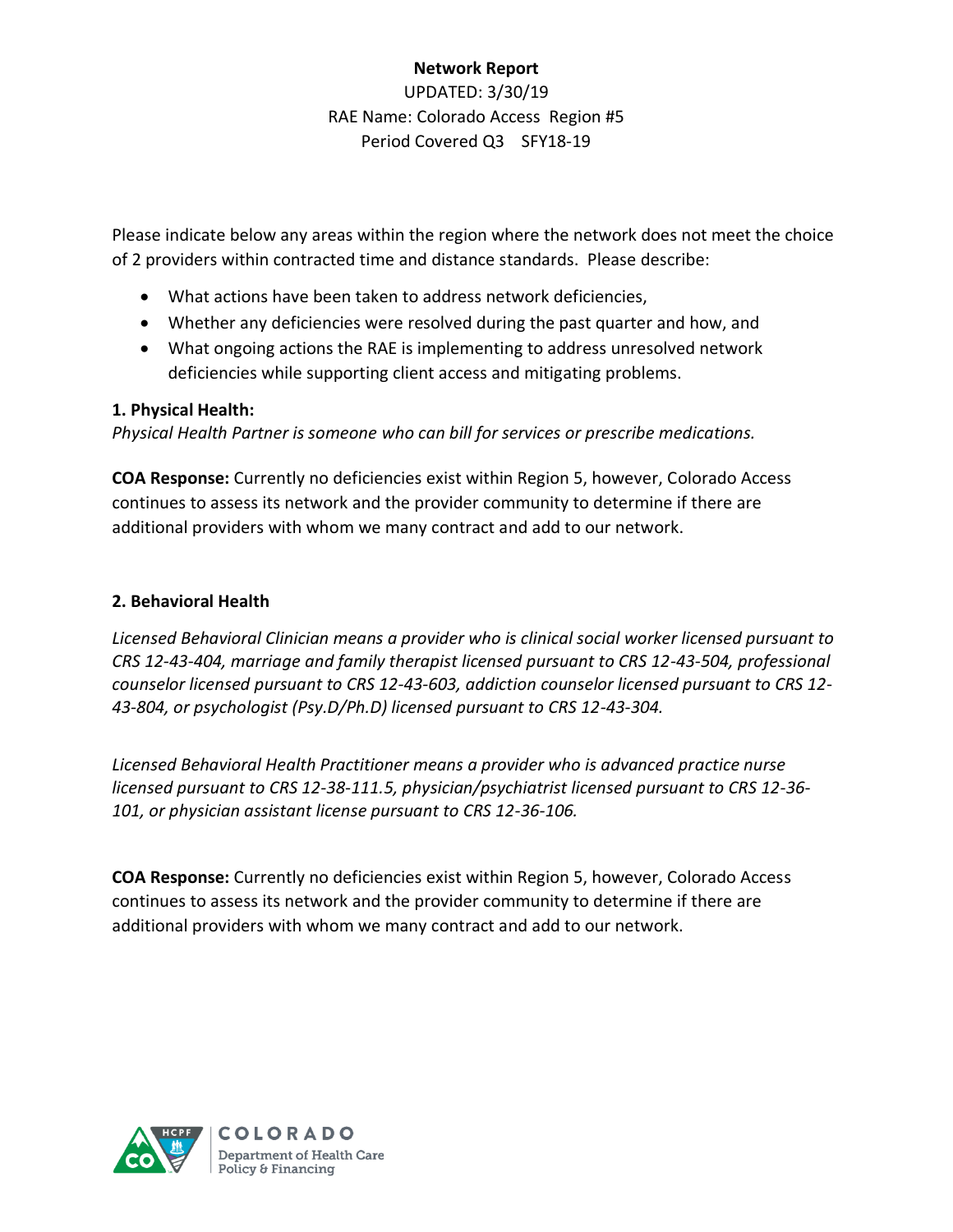### UPDATED: 3/30/19

### RAE Name: Colorado Access Region #5 Period Covered Q3 SFY 18-19

### **1. Please complete the tables for all of the providers in your network.**

### **COA Response:** See Appendix I PH R5 Q3 and Appendix II BH R5 Q3

NOTE: For the Physical Health Provider Type, please enter either: Adult Primary Care, Family Medicine, Pediatric Primary Care, OB/GYN, CMHC, or Other.

|                                                                                 |        |                      |                                          | PHYSICAL HEALTH            |                            |                                        |                                      |                           |
|---------------------------------------------------------------------------------|--------|----------------------|------------------------------------------|----------------------------|----------------------------|----------------------------------------|--------------------------------------|---------------------------|
| <b>Network</b><br>Provider<br>(Practice sites)<br>- list the<br>billing ID here | County | <b>Provider Type</b> | <b>Number of</b><br><b>Practitioners</b> | <b>New Provider</b>        | Left the<br><b>Network</b> | <b>Accepting New</b><br><b>Clients</b> | <b>Provides after-</b><br>hours care | *Single Case<br>Agreement |
|                                                                                 |        |                      |                                          | Please Check if applicable |                            |                                        |                                      |                           |
|                                                                                 |        |                      |                                          |                            |                            |                                        |                                      |                           |
|                                                                                 |        |                      |                                          |                            |                            |                                        |                                      |                           |
|                                                                                 |        |                      |                                          |                            |                            |                                        |                                      |                           |
|                                                                                 |        |                      |                                          |                            |                            |                                        |                                      |                           |
|                                                                                 |        |                      |                                          |                            |                            |                                        |                                      |                           |
|                                                                                 |        |                      |                                          |                            |                            |                                        |                                      |                           |
|                                                                                 |        | Sub-Total            |                                          |                            |                            |                                        |                                      |                           |

**\*** There were no Single Case Agreements during this reporting period.

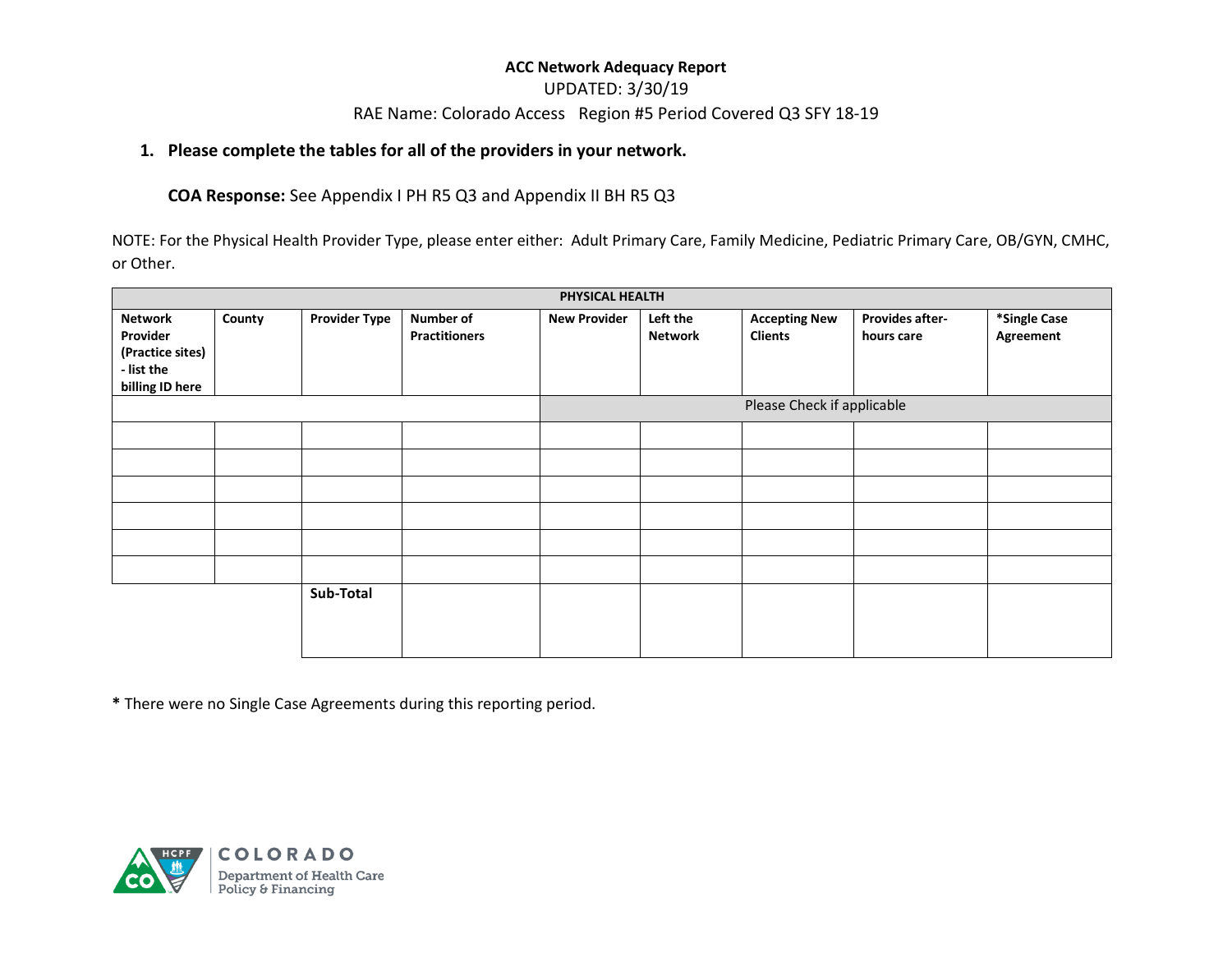UPDATED: 3/30/19

#### RAE Name: Colorado Access Region #5 Period Covered Q3 SFY 18-19

NOTE: For the Behavioral Health Provider Types, please enter either: Adult Mental Health Provider, Pediatric Mental Health Provider, Substance Use Provider, Psychiatrist, Child Psychiatrist, Psychiatric Prescriber, or Other.

| <b>BEHAVIORAL HEALTH</b>                          |        |                         |                                                                                                        |                        |                            |                                        |                                        |                           |                                       |
|---------------------------------------------------|--------|-------------------------|--------------------------------------------------------------------------------------------------------|------------------------|----------------------------|----------------------------------------|----------------------------------------|---------------------------|---------------------------------------|
| <b>Network</b><br>Provider<br>(Practice<br>sites) | County | Provider<br><b>Type</b> | The Number of<br>Licensed<br><b>Behavioral Health</b><br><b>Practitioners and</b><br><b>Clinicians</b> | <b>New</b><br>Provider | Left the<br><b>Network</b> | <b>Accepting New</b><br><b>Clients</b> | <b>Provides</b><br>after-hours<br>care | *Single Case<br>Agreement | Located in<br><b>PCMP</b><br>Practice |
|                                                   |        |                         | Please Check if applicable                                                                             |                        |                            |                                        |                                        |                           |                                       |
|                                                   |        |                         |                                                                                                        |                        |                            |                                        |                                        |                           |                                       |
|                                                   |        |                         |                                                                                                        |                        |                            |                                        |                                        |                           |                                       |
|                                                   |        |                         |                                                                                                        |                        |                            |                                        |                                        |                           |                                       |
|                                                   |        |                         |                                                                                                        |                        |                            |                                        |                                        |                           |                                       |
|                                                   |        |                         |                                                                                                        |                        |                            |                                        |                                        |                           |                                       |
|                                                   |        |                         |                                                                                                        |                        |                            |                                        |                                        |                           |                                       |
|                                                   |        | Sub-Total               |                                                                                                        |                        |                            |                                        |                                        |                           |                                       |

**\*** There was one Single Case Agreement for this reporting period. The provider is an out of state residential treatment center in Paola, KS called Lakemary Center. The member lives in Denver.

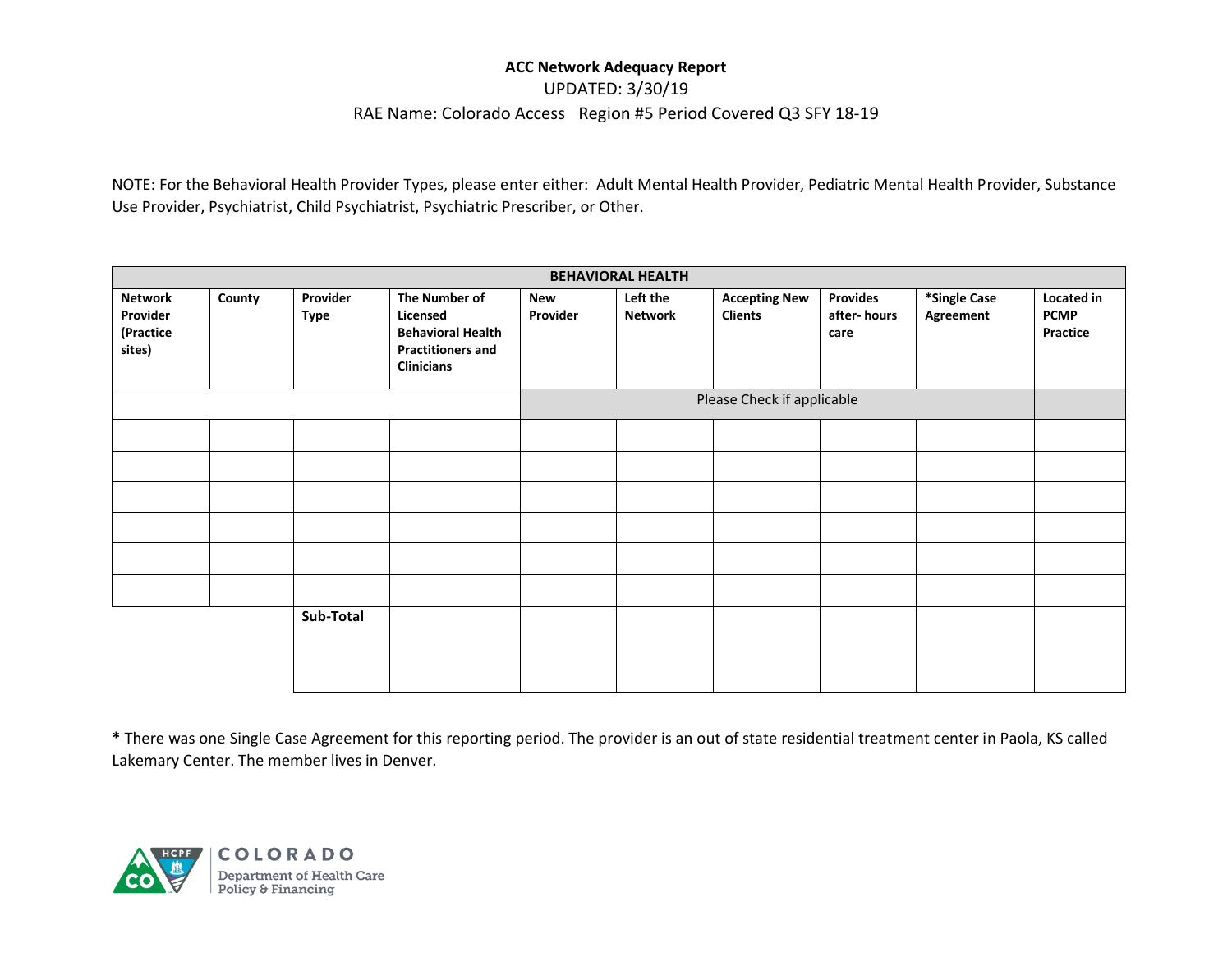# UPDATED: 3/30/19 RAE Name: Colorado Access Region #5 Period Covered Q3 SFY 18-19

### **2. Please indicate the practitioner to client ratios in each county of your region**

| PHYSICAL HEALTH |                                          |                                   |                                        |                                                   |                                                         |  |  |
|-----------------|------------------------------------------|-----------------------------------|----------------------------------------|---------------------------------------------------|---------------------------------------------------------|--|--|
| County          | <b>Number of</b><br><b>Practitioners</b> | <b>Number of Enrolled Members</b> | <b>Ratio for Adult</b><br>Practitioner | <b>Ratio for Pediatric</b><br><b>Practitioner</b> | <b>Ratio for-Mid Level</b><br><b>Adult Practitioner</b> |  |  |
| <b>Denver</b>   | 837                                      | 123,797                           | 1:302                                  | 1:240                                             | 1:341                                                   |  |  |
|                 |                                          |                                   |                                        |                                                   |                                                         |  |  |
|                 |                                          |                                   |                                        |                                                   |                                                         |  |  |
| Sub-Total       | 837                                      | 123,797                           | 1:302                                  | 1:240                                             | 1:341                                                   |  |  |

**Note: The number of practitioners represents a unique count of practitioners by county. Many of these practitioners are both adult and pediatric providers. However, there are a total of 108 practitioners who only see pediatric members. There were 75,571 members who were excluded from the overall membership total due to these members being attributed to Denver Health MCO. The number of members enrolled is calculated based on the attributed provider's county.**